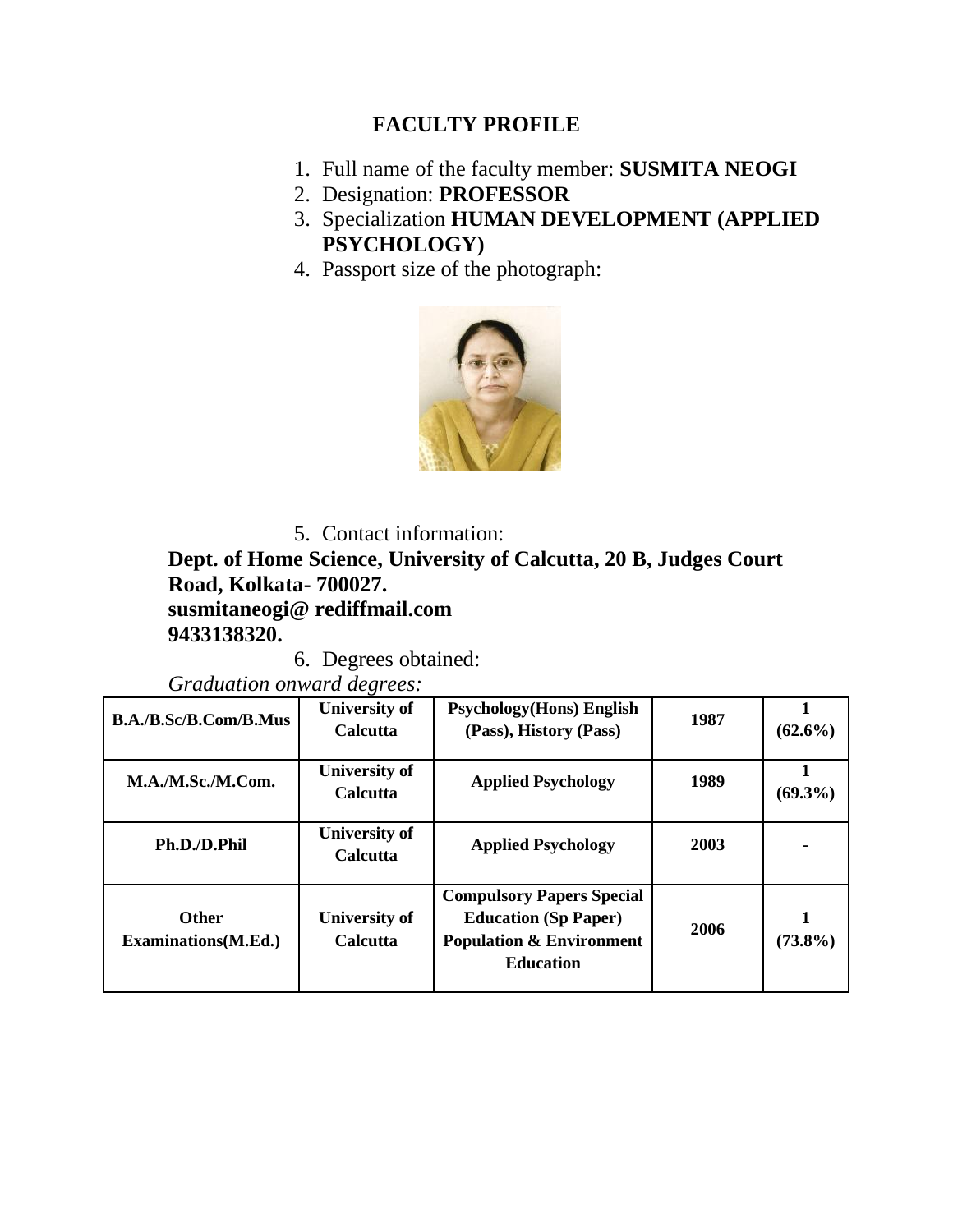### 7. Brief Biography:

- *21 years of experience in teaching & research in the discipline of Human Development.*
- *Areas of specialization are Clinical Psychology, Educational Psychology & Child Development.*
- *Ph. D. Supervisor (Awarded-5, Submitted Thesis-0, Submitted 5000-1, Registered-5, Enrolled-1)*
- *Former Head of the B.Ed Dept., Gobardanga Hindu College, North 24 Parganas, West Bengal.*
- *Member of Postgraduate Board of Studies and Ph.D.Committee in the Dept. of Home Science (Human Development), Calcutta University.*
- *Paper setter & Examiner: Dept. of Home Science, Dept of Applied Psychology, Dept. of Psychology, Calcutta University; JD Birla Institute, Jadavpur University.*
- *Paper setter & Moderator: State Eligibility Test, West Bengal College Service Commission; B.Ed Dept., Rabindrabharati University.*
- *Member of Expert Committee of UGC for evaluation of MRP/Sem/Conf/Workshop proposals from colleges of N.E. Region.*
- *Life/ Annual member of some National Journals*
- *Executive Editor of Psycho-Lingua (A Half Yearly Journal of Cognitive, Information and Communication Process, ISSN: 0377-3132 Impact Factor-3.41in 2015)*
- *Recepient of National Scholarship (1985), Gold Medal in Postgraduation (1989), Best Research Paper at the International Conference on Environment and its Impact on Society held at J.D. Birla Institute (2013), N.S. Chauhan Memorial Award of Clinical Psychologist (2013), Sessional Best Paper Award at National Conference on Expanding Frontiers of Applied Psychology held at Department of Applied Psychology, University of Calcutta (2017), Best Paper Presentation Award (Oral Categories) in the International Conference on Agriculture and Allied Sciences: The Productivity, Food Security and Ecology held on 13th and 14th August, (2018), at Bidhan Chandra Krishi Viswavidyalaya, Mohanpur, West Bengal*.

## 8. Research and teaching interests:

*Please cite briefly the areas of research and teaching interest.*

- **Clinical Psychology**
- **Educational Psychology**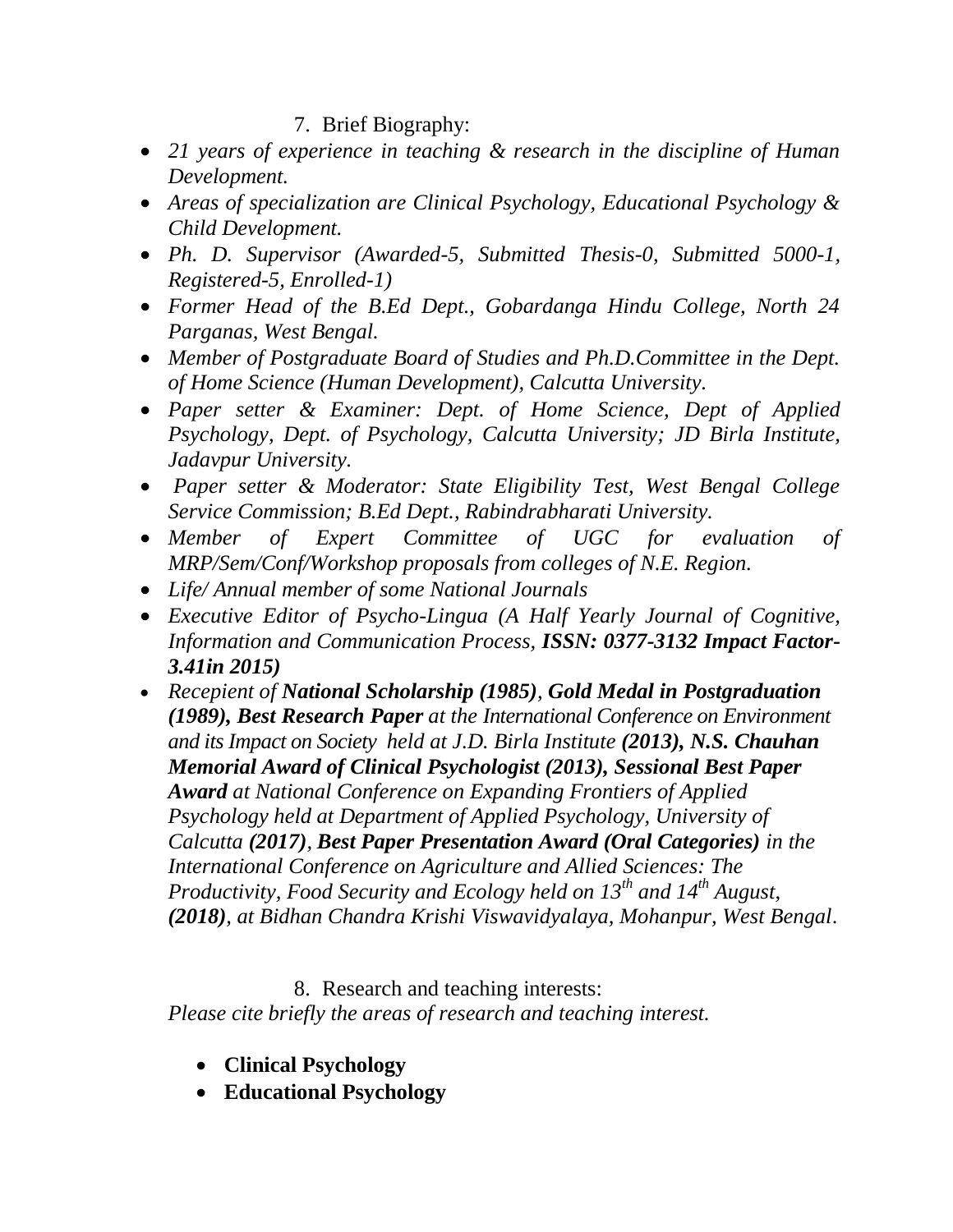# **Developmental Psychology**

| S.No.                             | <b>Title</b>                                                                                                                                                                              | <b>Agency</b>                                   | <b>Period</b>                  | <b>Grant / Amount</b><br><b>Mobilized (Rs.</b><br>Lakh) |
|-----------------------------------|-------------------------------------------------------------------------------------------------------------------------------------------------------------------------------------------|-------------------------------------------------|--------------------------------|---------------------------------------------------------|
| 1.                                | A Study of Cardio Vascular<br>Disease Related Life Styles<br>and Their Behavioural<br>Determinants Among<br><b>Different Population</b><br>Groups in India                                | <b>Indian Council</b><br>of Medical<br>Research | $1.5.06 \text{ to}$<br>19.5.08 | 10 LAKH                                                 |
| $\mathcal{D}_{\mathcal{L}}$<br>3. | Achievements and<br>predicaments in<br>implementation of ICDS in<br>Kolkata<br><b>Adolescent Mental Health:</b><br>Prevalence of different<br>types of Problems and their<br>Intervention | <b>UGC-UPE</b><br><b>UGC-UPE II</b>             | 26/06/2011-13<br>02/11/2013    | 1.5 LAKH<br><b>15 LAKHS</b>                             |

## 9. Projects Completed:

10. Publications:

- a) Date (date of latest update of publication information): September, **2020**
- b) Number of publications (total number of published documents): 40
- c) Articles: 5
- d) Research reports and papers: (Details)

#### **National:**

**(1) S. Neogi, R.Basu (June, 1999): Association of Coronary – Prone behaviour with coronary heart disease – A hospital based study.** *Indian Journal of Psychological Issues,* **Vol.7 (1), 14-19.**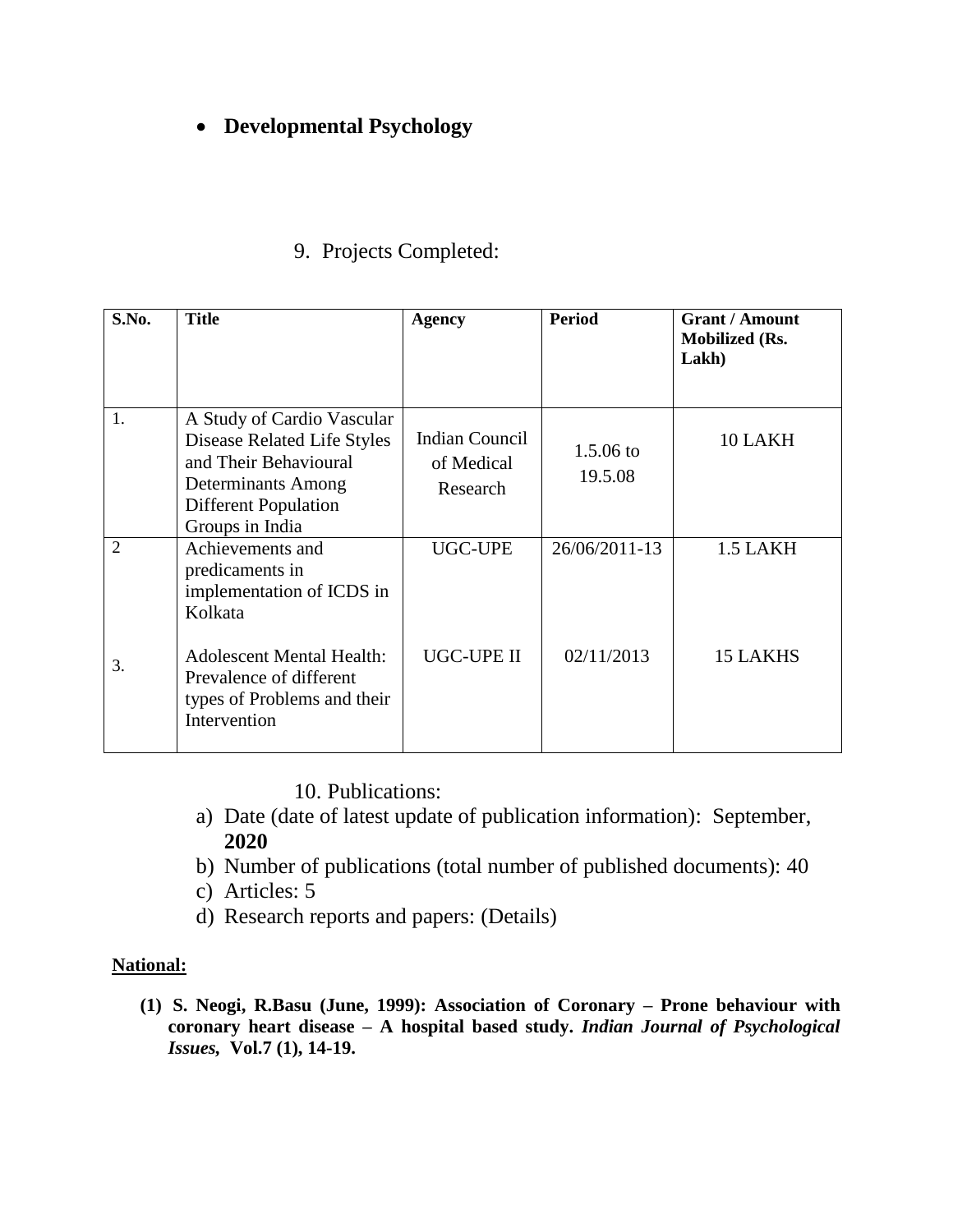- **(2) S. Neogi (2005): Efficacy of School Learning Among Students of Kolkata under West Bengal Board of Secondary Education.** *Journal of Applied Psychological Issues***, Vol. 11(1) – Vol. 11(2), 61-66.**
- **(3) S. Neogi (2009): Emotional Component of Affective Learning of Secondary Students.** *Psycho-Lingua* **(ISSN: 0377-3132). 39(2), 121-124.**
- **(4) S. Neogi (2009): Approach to Moral Education.** *Indian Journal of Psychometry and Education* **(ISSN: 0378-1003). 40 (1&2), 23-28.**
- **(5) S. Neogi (2010): Play Activities of Middle Childhood.** *Psycho-Lingua* **(ISSN: O377- 3132). 40(1&2), 218-221.**
- **(6) S.Neogi, R.Maji (2011): The Lifestyle Risk Factors Related To Cardiovascular Disorders Among Different Occupational Sectors.** *Behavioural Scientist (ISSN: 01972-5911).* **Vol 12(2), 205-208.**
- **(7) S.Neogi , S.Roy Choudhury (2011): Adjustment and Religious Orientation of Mothers with Mentally Challenged Child.** *Praachi Journal of Psycho-Cultural Dimensions (ISSN:0971-7064).* **Vol 27(1), 42-46.**
- **(8) S.Neogi, I.DasRoy (2012): Career Choice of the Adolescents.** *Indian Journal of Psychometry and Education* **(ISSN: 0378-1003). 43 (2), 149-153.**
- **(9) N.Pandit, S.Neogi (2013): A Study on the Creativity of the Pre-School Children.**  *Psycho-Lingua* **(ISSN: O377-3132). 43(2),116-119.**
- **(10) S.Neogi (2013): Social Well-being and Life-Satisfaction of Middle Adulthood Working Women and Housewives.** *Praachi Journal of Psycho-Cultural Dimensions (ISSN:0971-7064).* **Vol 29 (1), 60-64.**
- **(11) S. Neogi (April, 2014): Effectiveness of Preschool Programs Provided by the ICDS centres and Private Preschools.** *Praachi Journal of Psycho-Cultural Dimensions (ISSN:0971-7064).* **Vol 30 (1), 38-43.**
- **(12) S.Neogi, A.Roy (July, 2014): Attitude towards Women's Empowerment among Working Women.** *Indian Journal of Psychometry and Education* **(ISSN: 0378-1003). 45 (2), 201-206.**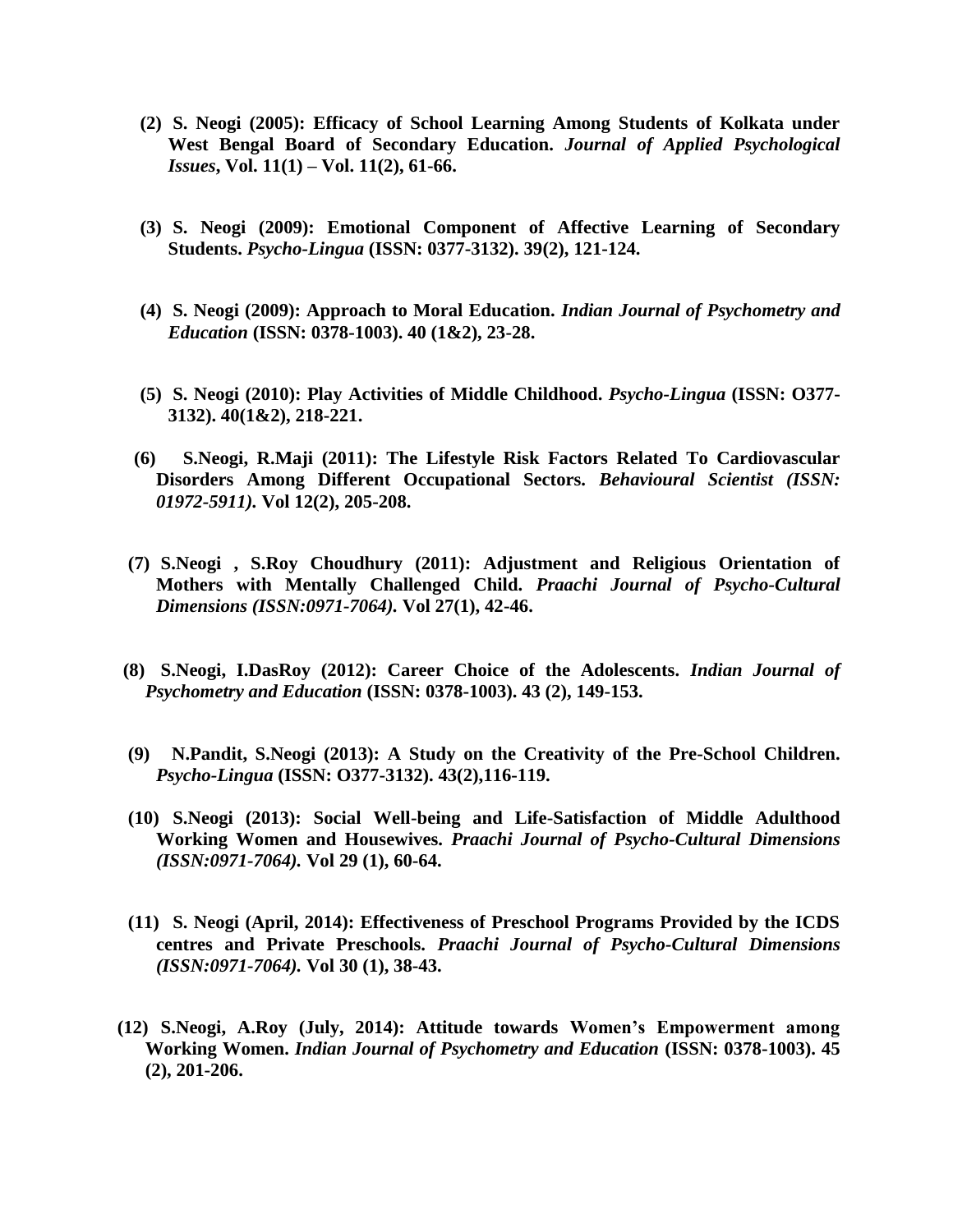- **(13) S. Roychowdhury, S. Neogi (July, 2015): Prevalence of Anxiety among Children of Working Mothers.** *Indian Journal of Psychometry and Education* **(ISSN: 0378-1003). 46 (2),182-185.**
- **(14) N. Pandit, S. Neogi (July, 2015): Association of Creativity and Drawing Performance among the Pre-school Children. Psycho-Lingua (ISSN: 0377-3132).45 (2),146-148. (Impact Factor – 3.41)**
- **(15) S.Neogi, T.Khastgir (Oct, 2015). The Role of Motivation and Medium of Instruction on English Language Learning.** *Praachi Journal of Psycho-Cultural Dimensions (ISSN:0971-7064).* **31 (2), 115-120.**
- **(16) S.Neogi (April, 2016). The Influence of Narcissistic Trend on Facebook Use among College Students of Kolkata.** *Praachi Journal of Psycho-Cultural Dimensions (ISSN:0971-7064).* **32 (1), 20- 25.**
- **(17) G. Bhattacharjee, S. Neogi, S.K. Das (2017). Accidental fire due to spray of pesticide in a household.** *J. Indian Chem. Soc.,* **94, 653-656.**
- **(18) A. Ghosh, S. Neogi (2017). Depression and type of coping strategies among the fresh unemployed.** *Indian Journal of Psychometry and Education* **(ISSN: 0378-1003). 48 (1), 30-35.**
- **(19) S. Neogi, N. Pandit (2018): A Study on Eating Behaviour and Stress among College going Students.** *Journal of Agricultural Engineering and Food Technology, 5 (1), 40-44,*  **ISSN: 2350-0085.**

#### **International:**

- **1. S. Neogi, R.Basu (1992): Coronary Prone Behaviour and Occupational Categories: A Study on Individual's Stress Related to Occupation.** *Social Science International.,***Vol.8 (1 and 2), 14-18.**
- **2. G. Bhattacharjee, S. Bhattacharya, S. Neogi, S.K. Das (2010): CNG cylinder burst in bus during gas filling- Lesson learned.** *Safety Science,* **48, 1516-1519.** *Journal homepage***: [www.elsevier.com/locate/ssci.](http://www.elsevier.com/locate/ssci)**
- **3. G. Bhattacharjee, S. Neogi, S.K. Das (2010): Chlorine leakage from the bottom of a baby chlorine cylinder – Human factor and Lesson learned.** *Safety Science, Monitor***, Vol 14(2), Article 3, 1-7.**
- **4. G. Bhattacharjee, S. Neogi, S.K. Das (2011): Safety Knowledge of LPG Auto Drivers and LPG Tank Drivers.** *Open Journal of Safety Science and Technology.* **Vol 1, 101-107.**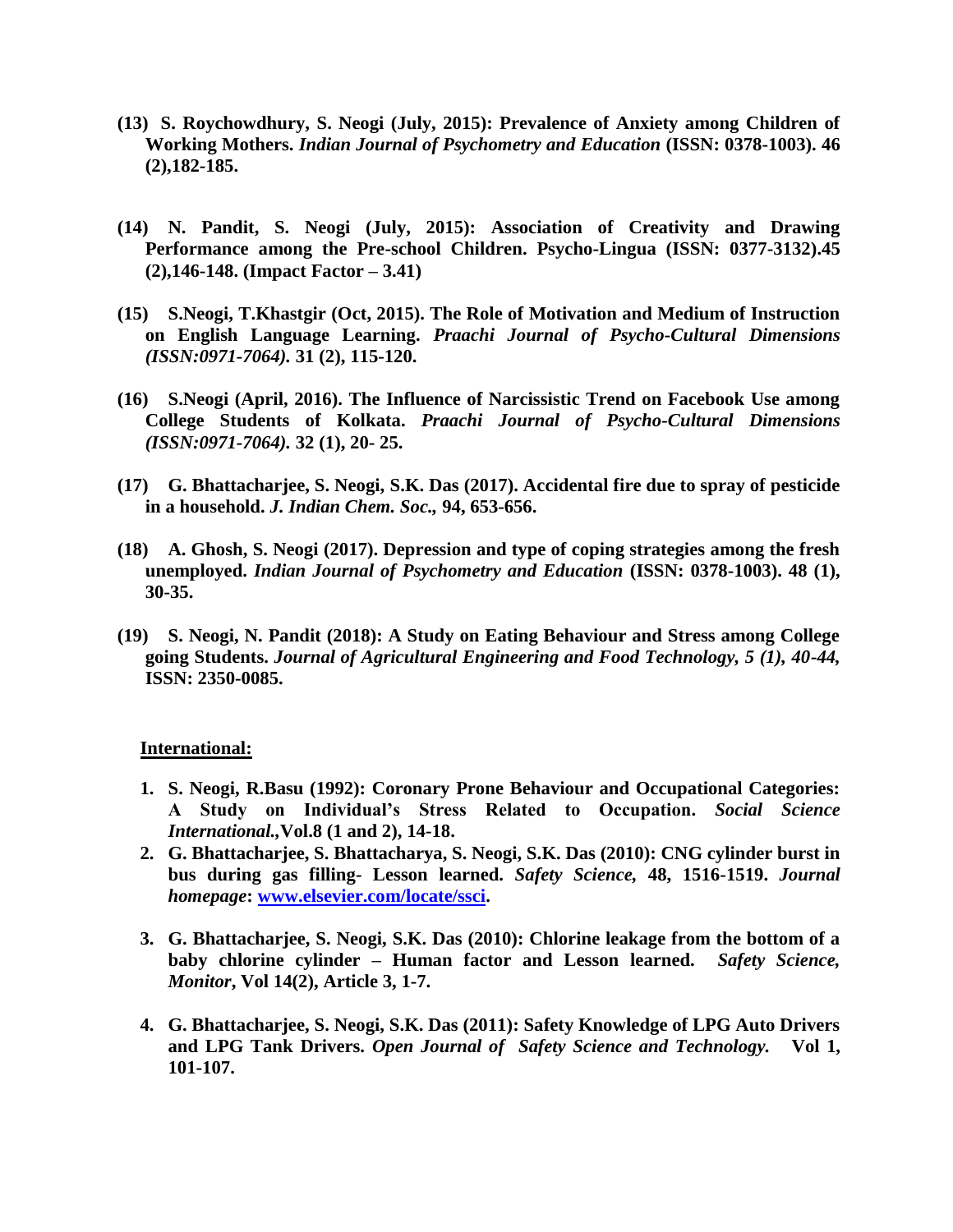- **5. G. Bhattacharjee, S. Neogi, S.K.Das (April, 2014): Phenol–formaldehyde runaway reaction: A case study. Int J Ind Chem. 5:13.**
- **6. A. Mukherjee, S. Neogi, D. Sikdar (April, 2015). Inclusive Education in Kolkata – How Parents View It. International Journal of Home Science (ISSN:2395 7476). 1(1); 41-45.**
- **7. S.Neogi, G. Chatterjee (August, 2015). Role of Learning Environment and Curricular Programmes on Personal Values Of Higher Secondary Students. International Journal of Home Science (ISSN:2395 7476), Voi. 1 (3), 1-4.**
- **8. S.Palit, S.Neogi (Dec, 2015). Impact of Parent-Child Relationship on Career Maturity of the Adolescents Of Kolkata. International Educational Scientific Research Journal (E-ISSN:2455-295X), 1(2),37-40.**
- **9. S.Neogi, G. Chatterjee (Jan & Feb, 2016). Impact of Learning Environment on Affective Learning Outcomes. International Journal of Applied Social Science (ISSN:2394-1405), 3 (1&2), 16-24.**
- **10. N. Pandit, S. Neogi (June, 2016). A Study on the impact of pre-school factors on creativity of young children. International Journal of Home Science (ISSN:2395 7476), 2(1).**
- **11. A. Dey, S. Neogi (May & June, 2016). A study on the coping mechanism of deprived adolescents. International Journal of Applied Social Science (ISSN:2394-1405), 3 (5&6), 125-131.**
- 12. **T. Khastgir, S. Neogi (2017). Attitude towards English Language Acquisition.** *International Journal of Development Research,* **(ISSN: 2230-9926) 7 (7), 13634-13637.**
- **13. S. Neogi, C. Das (2017). Impact of Family Relationships on Risk-Taking Behavior Among College Students.** *International Journal of Development Research,* **(ISSN: 2230-9926).**
- **14. S. Neogi and N. Pandit (2018): A Study on Eating Behaviour and Stress among College going Students.** *Journal of Agricultural Engineering and Food Technology***, (!SSN: 2350-0085).**
- **15. S. Neogi (2020). Association of Some Demographic and Personality Factors with Eating Behaviour.** *Global Journal of Science Frontier Research, Volume 20 (2)***.**
- **16. S. Neogi and E. Das (2020). Mental Health and Religious Attitude of University Students of Kolkata.** *International Journal of Multidisciplinary Educational Research,* **(ISSN: 2277-7881).**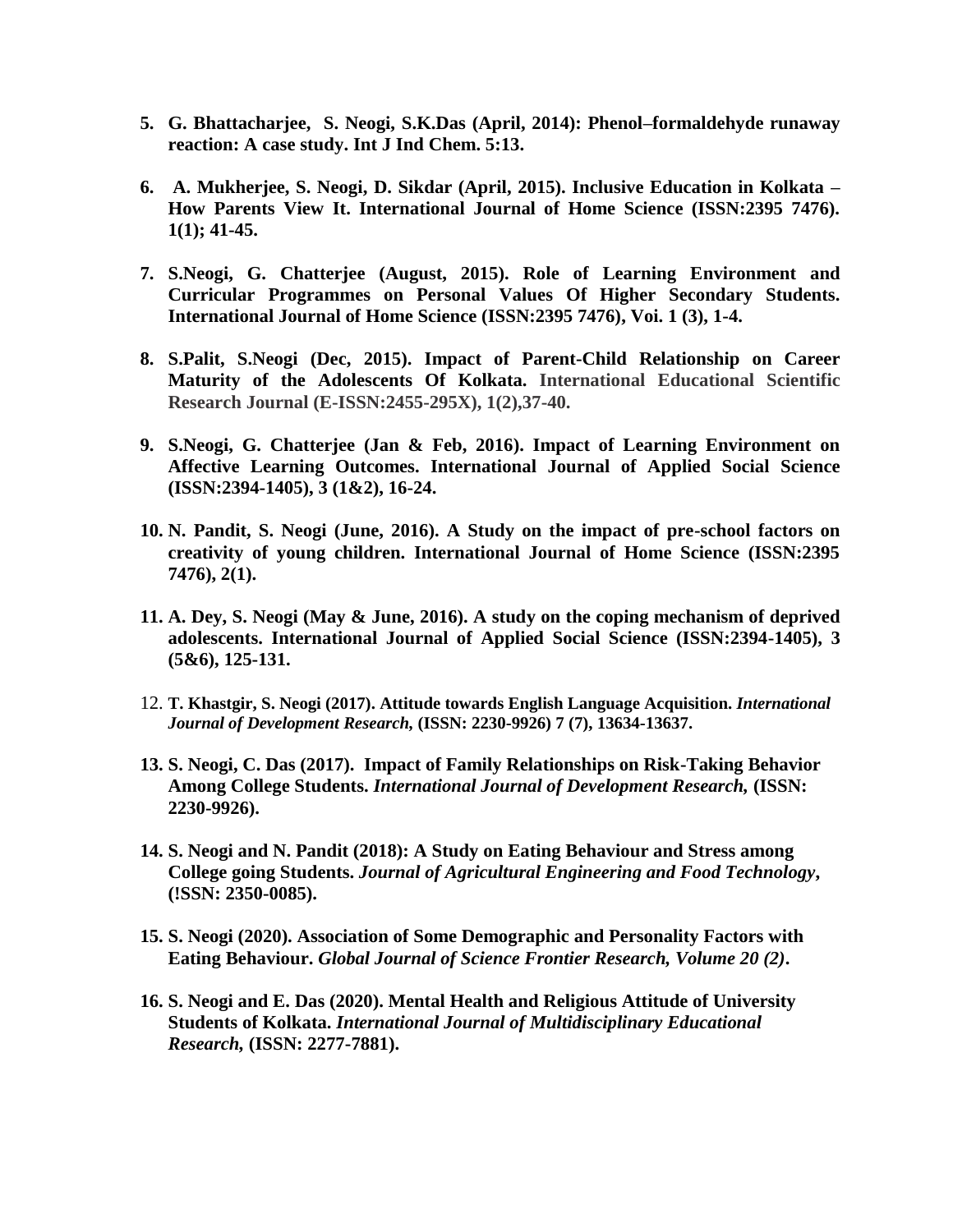**Papers presented in Seminars and Conferences:**

- **1. Assessment of Affective Learning of Higher Secondary Students at the 12th International and 43rd National Conference of the Indian Academy of Applied Psychology organized by Dept of Applied Psychology, Calcutta University, 2008.**
- **2. A Study on the Creativity of the Adolescents with Adjustment Problems** at the **Seminar on Community Mental Health Issues And Challenges organized by Dept of Applied Psychology, Calcutta University sponsored by DRS I(SAP), UGC on March 30 to 31, 2011.**
- **3. Psychological Well-Being of the College Students** at the Seminar on **"Meeting Youth Needs in the 21st Century- Canada and India: Youth work, Young people, Youth policy." Dept of Sociology, Calcutta University sponsored by Shastri-Indo-Canadian Institute, New Delhi and Calcutta University, on November 28 t0 29, 2011.**
- **4. A Study on the Effectiveness of Pre-School Programmes provided by the different ICDS centres in Kolkata** at **International Conference** held at Harprasad Institute of Behavioural Studies, Agra from **September 21 to 22, 2013.**
- **5. A Study on the Association of Quality Preschool and Creativity of the children** at **International Conference** held at Harprasad Institute of Behavioural Studies, Agra from **September 21 to 22, 2013.**
- **6. Stress and Coping Strategies among Adolescents in Information Society** at **National Seminar** on *Therapeutic Ways to Wellness: Relevance of Nutrition, Psychology, Art and Music* held at Dept of Home Science, University of Calcutta, from **February 21 to 22, 2014.**
- **7. Prevalence of Psychological Disorders Among the Adolescents in the Present Society** at **National Seminar** on *Therapeutic Ways to Wellness: Relevance of Nutrition, Psychology, Art and Music* held at Dept of Home Science, University of Calcutta, from **February 21 to 22, 2014.**
- **8. Healthy Lifestyle and Cognitive Function of the elderly** at **National Seminar** on *Emerging Health Issues Across the Life Stages* held at Dept of Home Science, University of Mysore, from **March 6 to 7, 2014.**
- **9. Assessing the Affective Domain of the Higher Secondary Students** at *Centenary Conference on Psychology an International Event* organized by Department of Psychology and Department of Applied Psychology, University of Calcutta, held at Kolkata from **Oct 9 to 11, 2015.**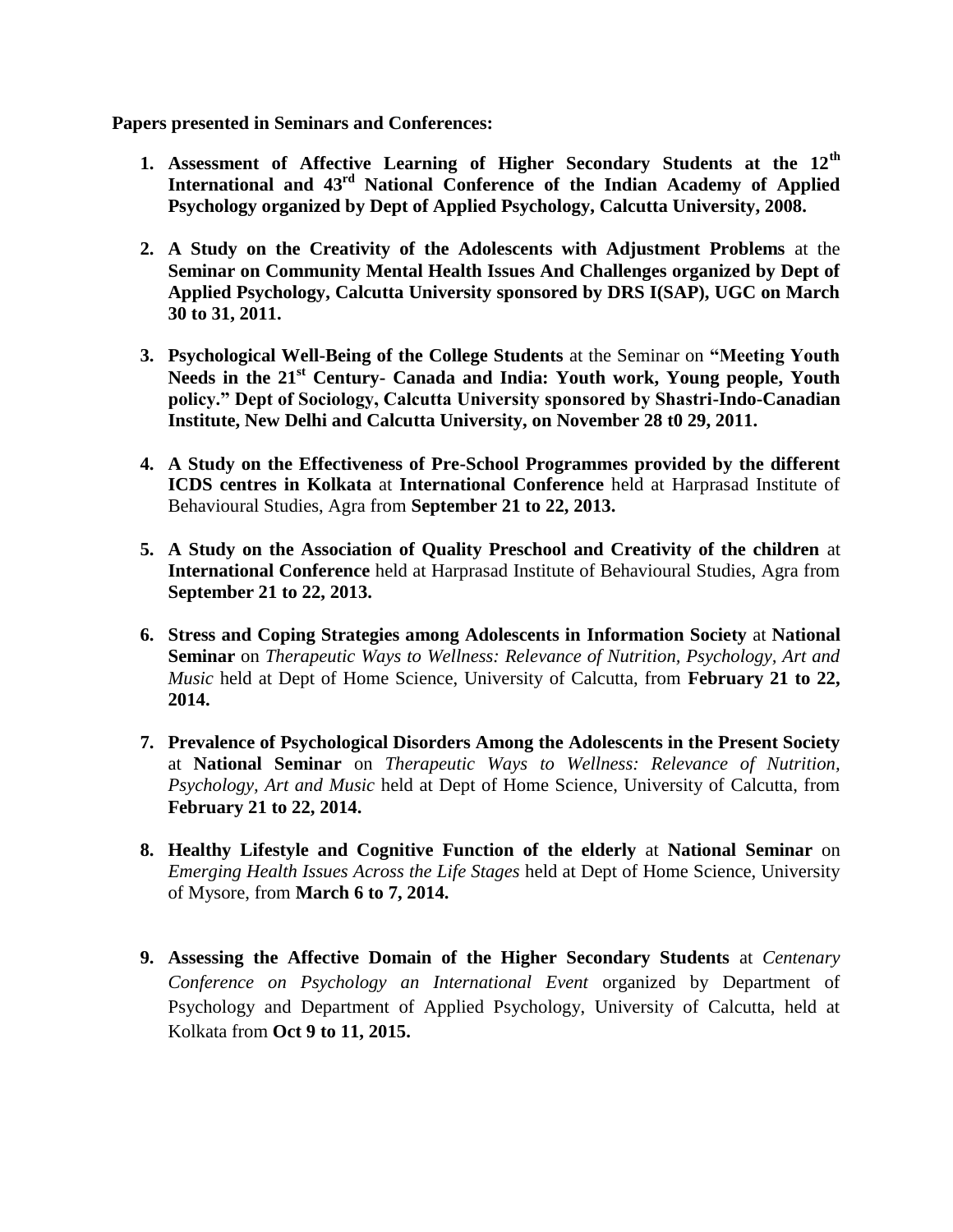- **10. Influence of Maternal Employment on State –Trait Anxiety among Adolescents** at *Centenary Conference on Psychology an International Event* organized by Department of Psychology and Department of Applied Psychology, University of Calcutta, held at Kolkata from **Oct 9 to 11, 2015. (Best Poster Award of the Session)**
- 11. **Lifelong Learning and English Language Acquisition** at *International Conference on Lifelong Learning in Developing Countries: Issues and Persrectives* organized by University of Kalyani, held at Kalyani from **Feb 17 to 18, 2017**.
- **12. Impact of Family Relationships on Risk- Taking Behaviour among College Students**  at *National Conference on Expanding Frontiers of Applied Psychology* organized by Department of Applied Psychology, University of Calcutta held at Kolkata from **Mar 3 to 4, 2017.**
- **13. Impact of quality pre-school on the creativity of young children at** *32 Biennial Conference of Home Science of India on Family and Community Science: A Catalyst for Sustainable Development Goals* **organized by College of Home Science (Udaipur Chapter), MPUAT, Udaipur, Rajasthan from Feb 1 to 3, 2018.**
- **14. A Study on Eating Behaviour and Stress among College going Students at**  *International Conference on Agriculture and Allied Sciences: The Productivity, Food Security and Ecology* **organized by Department of Agricultural Extension, Bidhan Chandra Krishi Viswavidyalaya, Mohanpur, West Bengal and Krishi Sanskriti, New Delhi on 13th and 14th August, 2018.**
- **15. Effects of Traffic-Related Air Pollution on Cognitive Function and Environmental Awareness of Adolescents in the** *International Conference on Human Development in Globalizing World: Perspectives from South and South-east Asia* **organized by Center of Advanced Study (CAS), Department of Human Development and Family Studies, The Maharaja Sayajirao University of Baroda, Baroda, Gujrat, from Jan 31 to Feb 2, 2019.**
- **16. A Comparative Study of the Problems Faced by English and Vernacular Medium Students in Using English as a Second Language in the** *International Conference on Human Development in Globalizing World: Perspectives from South and South-east Asia* **organized by Center of Advanced Study (CAS), Department of Human Development and Family Studies, The Maharaja Sayajirao University of Baroda, Baroda, Gujrat, from Jan 31 to Feb 2, 2019.**
- **17. Invited Speaker:** Delivered lecture on **Psychosocial Aspects of Language and its Classroom Implications at International Seminar** on *English* held at **American Centre** organized by Bangabasi College, Morning, Kolkata on **February, 9, 2015.**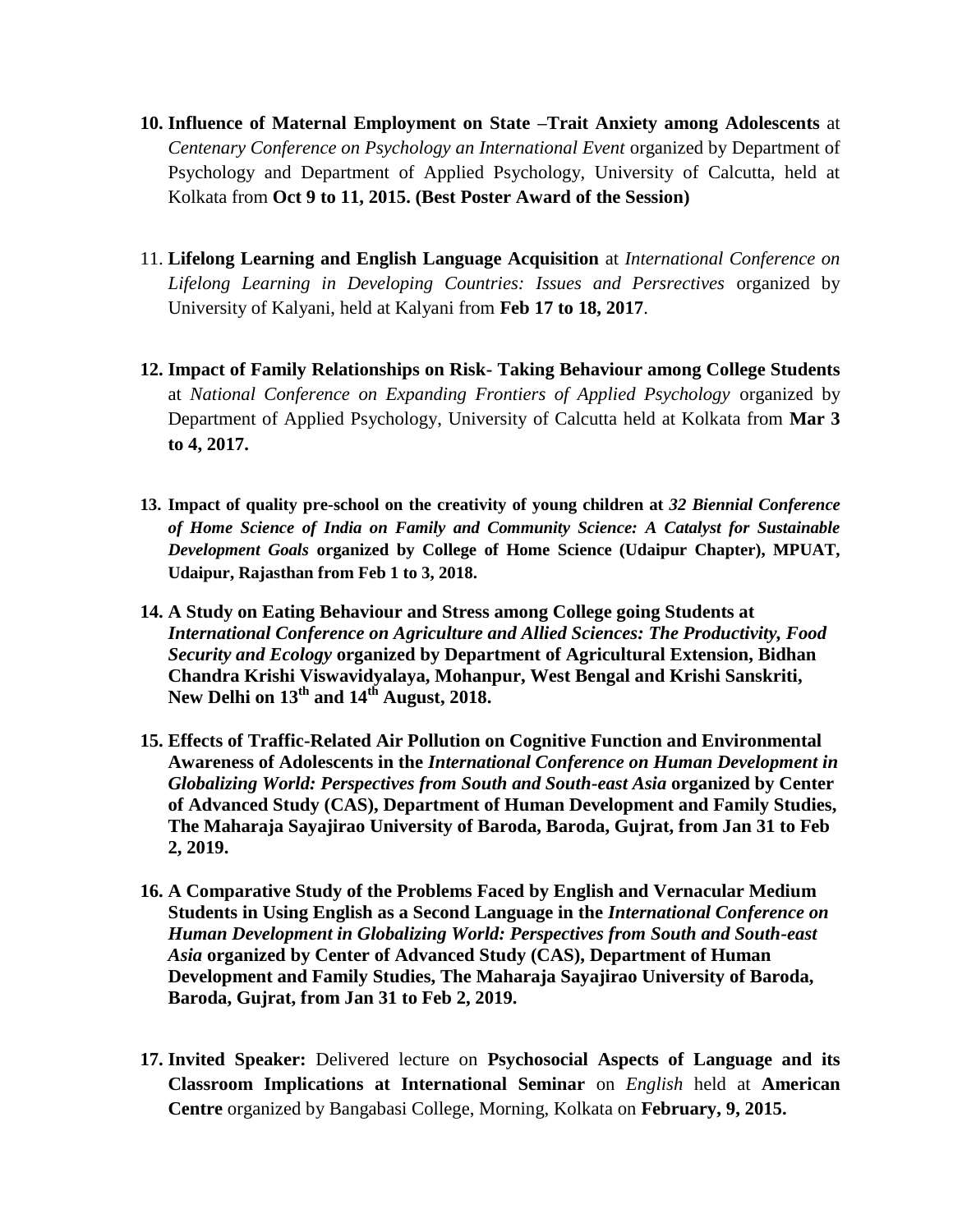- **18. Invited Speaker:** Delivered lecture on **Psychosocial Problems of Adolescents at**  *Special Lectures* organized by Dept. of Human Development, Acharya Prafulla Chandra College, Madhyamgram, North 24 Parganas, West Bengal on **January, 8, 2016.**
- **19. Invited Speaker:** Delivered lecture on **Role of Psychological Testing in Guidance and Counselling at** *Work shop* organized by Dept. of Human Development, Acharya Prafulla Chandra College, Madhyamgram, North 24 Parganas, West Bengal on **August, 24, 2016.**
- **20. Co-Chaired a Session: Centenary Conference on Psychology an International Event** organized by Department of Psychology and Department of Applied Psychology, University of Calcutta, held at Kolkata from **Oct 9 to 11, 2015.**
- **21. Chaired a Session: National Conference on Expanding Frontiers of Applied Psychology** organized by Department of Applied Psychology, University of Calcutta held at Kolkata from **Mar 3 to 4, 2017***.*
- **22. Co-Chaired a Session: International Conference on Agriculture and Allied Sciences: The Productivity, Food Security and Ecology** organized by Department of Agricultural Extension, Bidhan Chandra Krishi Viswavidyalaya, Mohanpur, West Bengal and Krishi Sanskriti, New Delhi on **13th and 14th August, 2018.**
- **23. Invited Speaker:** Delivered lecture on **Psychological Well-being in Students' Life** at Work shop **organized by Dept. of Human Development, Prasanta Chandra Mahalanobis College, Bonhoogly, Kolkata, West Bengal on April, 9, 2019.**
- **24. Resource Person:** Delivered lecture on **Developing Tools of Survey in Short Term Course in Dept. of Home Science, University of Calcutta (4/1/2020).**
- **25. Resource Person:** Delivered lecture on **Well-being of College Students in Refresher Course in Dept. of Psychology, University of Calcutta (12/2/2020).**
	- e) Books: (Articles)
	- **1. S. Neogi (2000): Psychiatric Disorders of Epilepsy:** *Newsletter of Indian Epilepsy Association, West Bengal Chapter***, Vol.1.**
	- **2. S. Neogi (2005): Instructional Planning for Distance Education.** *Collection of Articles presented at the UGC Sponsored State Level Seminar on Distance Education*  **(Feb).**
	- **3. S. Neogi (2011): Evaluation of Affective Learning in School. Global Issues in Teacher Education. Eds. M. Bhargava and N. Pandey. H. P. Bhargava Book House, Agra. 160-171.**
	- **4. S.Neogi (2012): Education, Community Participation and Human Resource Development.** *Human Resource Development-A Synthesis of Inter-Disciplinary Approaches***, Published By Academic Staff College, University of Calcutta, 107.**
	- **5. S.Neogi, I. Das Roy (2013): A Comparative Study on Environmental Knowledge and Environmental Awareness of Secondary School Students between different**